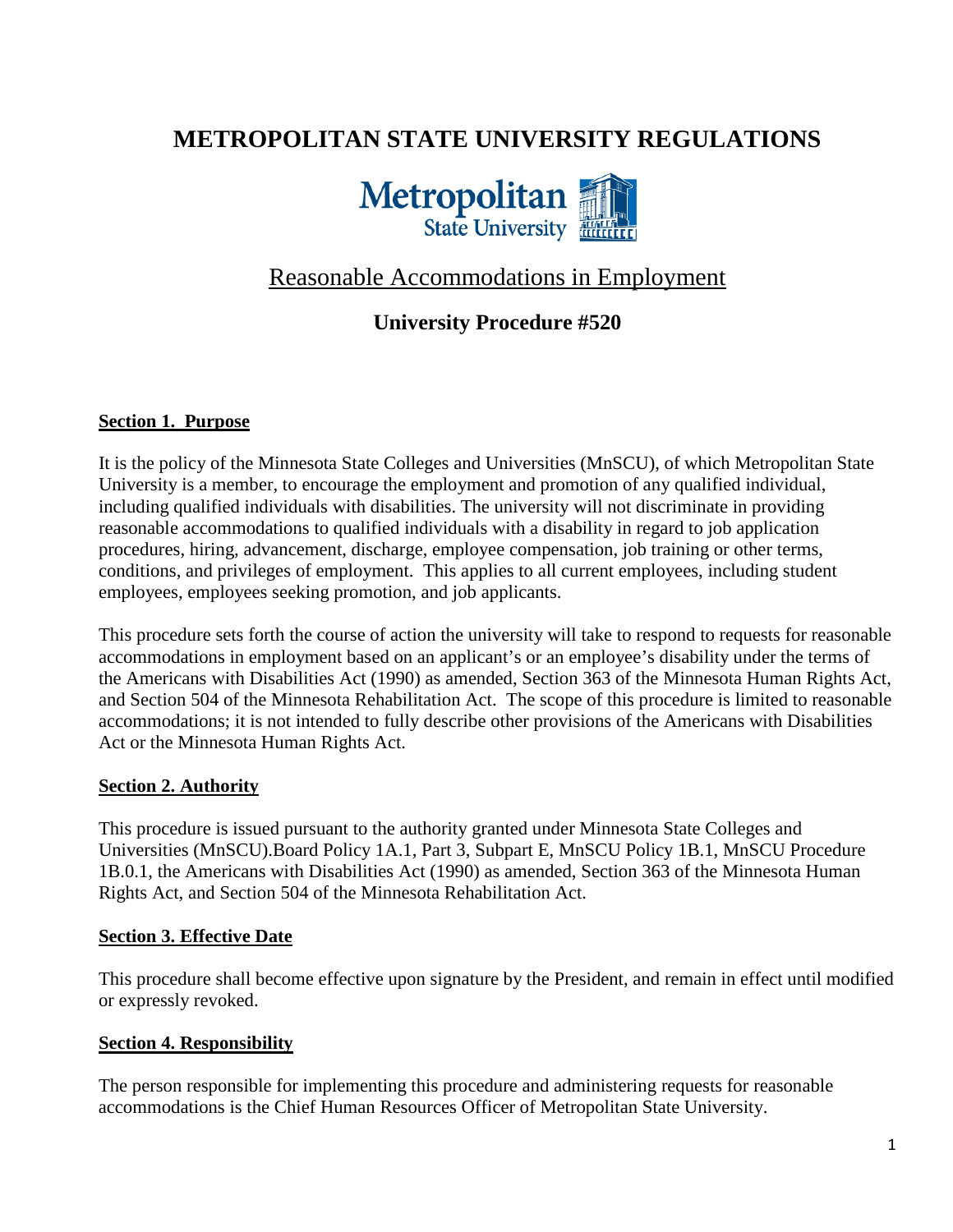#### **Section 5. Procedure**

#### **1. Definitions:**

- a. *"Employer"* is the university, not the individual supervisor or department.
- b. *"Individual with a disability"* for purposes of determining reasonable accommodation is any applicant, current employee (including student employees), or employee seeking promotion who has a physical or mental impairment which substantially or materially limits one or more or the person's major life activities. Generally, a disabling physical or mental condition which is expected to be temporary and from which the individual is expected to recover is not considered a disability for purposes of this policy.
- *c. "Qualified individual with a disability"* is an individual with a disability who meets the requisite skills, education, experience, and other job-related requirements of the job and who, with or without reasonable accommodation, can perform the essential functions of the job.
- *d. "Essential functions"* are the fundamental job duties of the position in question. The term does not include the marginal functions of the position.
	- *i.* A job function may be considered essential for any of several reasons, including but not limited to the following:
		- *1.* The reason the job exists is to perform that function.
		- *2.* The limited number of employees available among whom the performance of that job function can be distributed.
		- *3.* The incumbent in the position is hired for his/her expertise or ability to perform that highly specialized function.
	- *ii.* Evidence of whether a particular function is essential includes, but is not limited to
		- *1.* The employer's judgment as to which functions are essential;
		- *2.* Written job descriptions;
		- *3.* The amount of time spent on the job performing the functions;
		- *4.* The consequences of not requiring the incumbent to perform the function;
		- *5.* The terms of a collective bargaining agreement;
		- *6.* The work experience of past incumbents in the job; and/or
		- *7.* The current work experience of incumbents in similar jobs.
- *e. "Reasonable accommodation"* is a modification or adjustment to the job, employment practice, or work environment that enables a qualified individual with a disability to perform the essential functions of the job as identified at the time of the reasonable accommodation request and to access equal opportunities. Reasonable accommodations may also include those things which make a facility and its operations readily accessible to and usable by individuals with disabilities. Under the law, the employer has a responsibility to make reasonable accommodations for individuals with a disability only if the disability is known and the accommodation is not an undue hardship for the employer.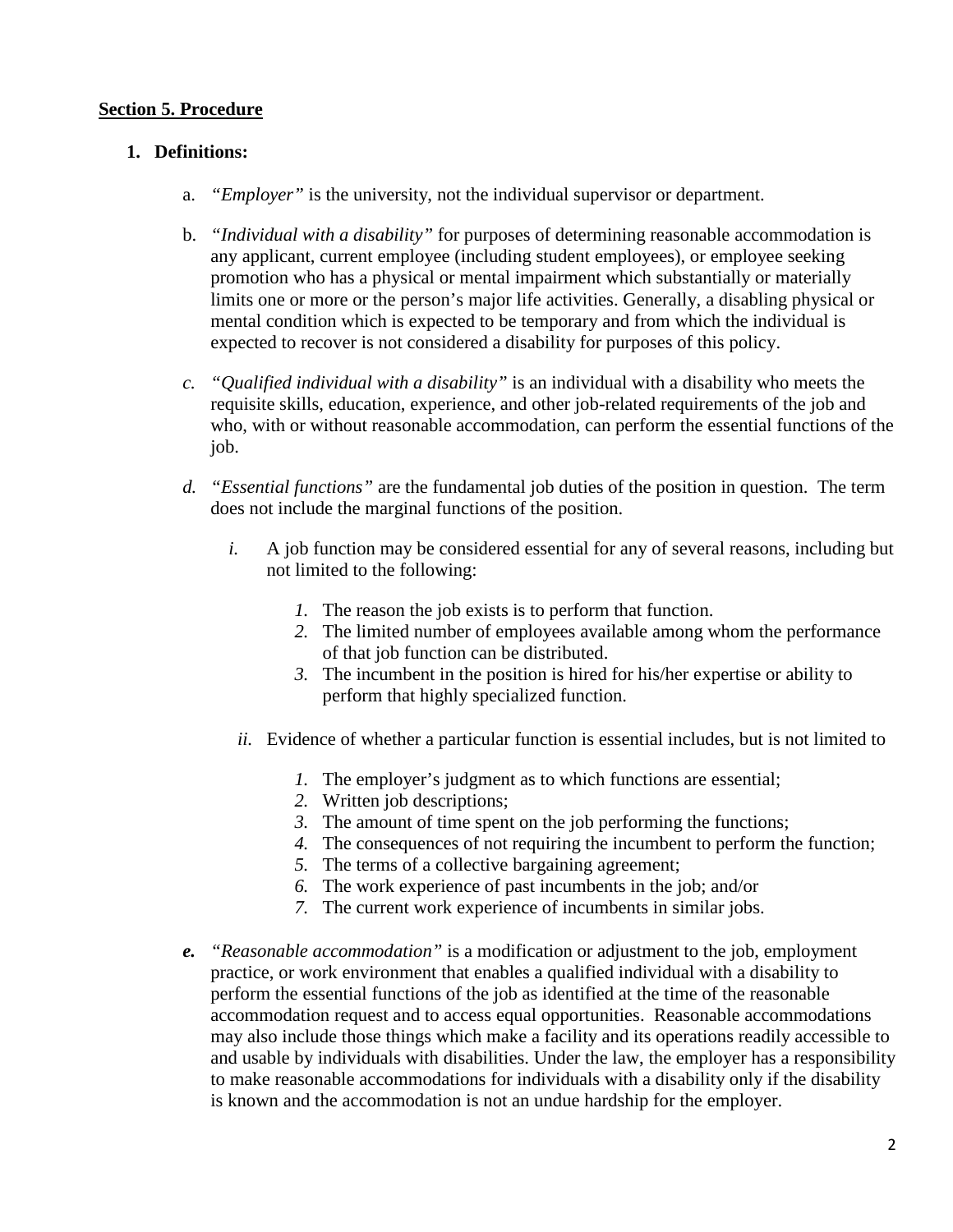#### **2. Right to Representation:**

In accordance with applicable collective bargaining agreement language, employees may have the right to request and receive union representation during the reasonable accommodations process.

#### **3. Job-Related Accommodations**:

Metropolitan State University will provide, at university expense, reasonable accommodations to qualified employees/job applicants and employees with disabilities seeking promotions when such accommodations are directly related to performing a job or competing for a job on an equal basis provided that the following conditions are met:

- a. The disability is known.
- b. The accommodation is not an undue hardship to the employer.
- c. The accommodation is job-related.

Once a need for reasonable accommodation has been identified, Metropolitan State University retains the authority to choose the specific accommodation and is not required to provide the specific accommodation requested by the individual and may choose an effective accommodation which is less expensive or easier to provide.

All tangible accommodations purchased by the university will be the property of the State of Minnesota and shall be used only for job related functions. The university will consider both cost and maintenance of equipment in the initial decision to provide accommodations.

The university will not be responsible for providing accommodations needed to meet the personal needs of individual. Transportation to and from work is the personal responsibility of the employee and will not be provided as part of reasonable accommodation.

#### **4. Undue Hardship:**

In determining whether or not the making of a reasonable accommodation would impose an "undue hardship" on the operation of the university program, factors to be considered must include:

- a. The overall size of the program (i.e., number and type of facilities, size of budget);
- b. The type of operation including the composition and structure of the workforce;
- c. The nature and net cost of the accommodation needed;
- d. The impact of the accommodation upon the operation of the university, including the impact on the ability of other employees to perform their duties and the impact on the university's ability to conduct business.
- e. The reasonable ability to finance the accommodation at each site of business; and
- f. Documented good faith efforts to explore fewer restrictive or less expensive alternatives, including consultation with the person with a disability or with knowledgeable persons with disabilities or organizations.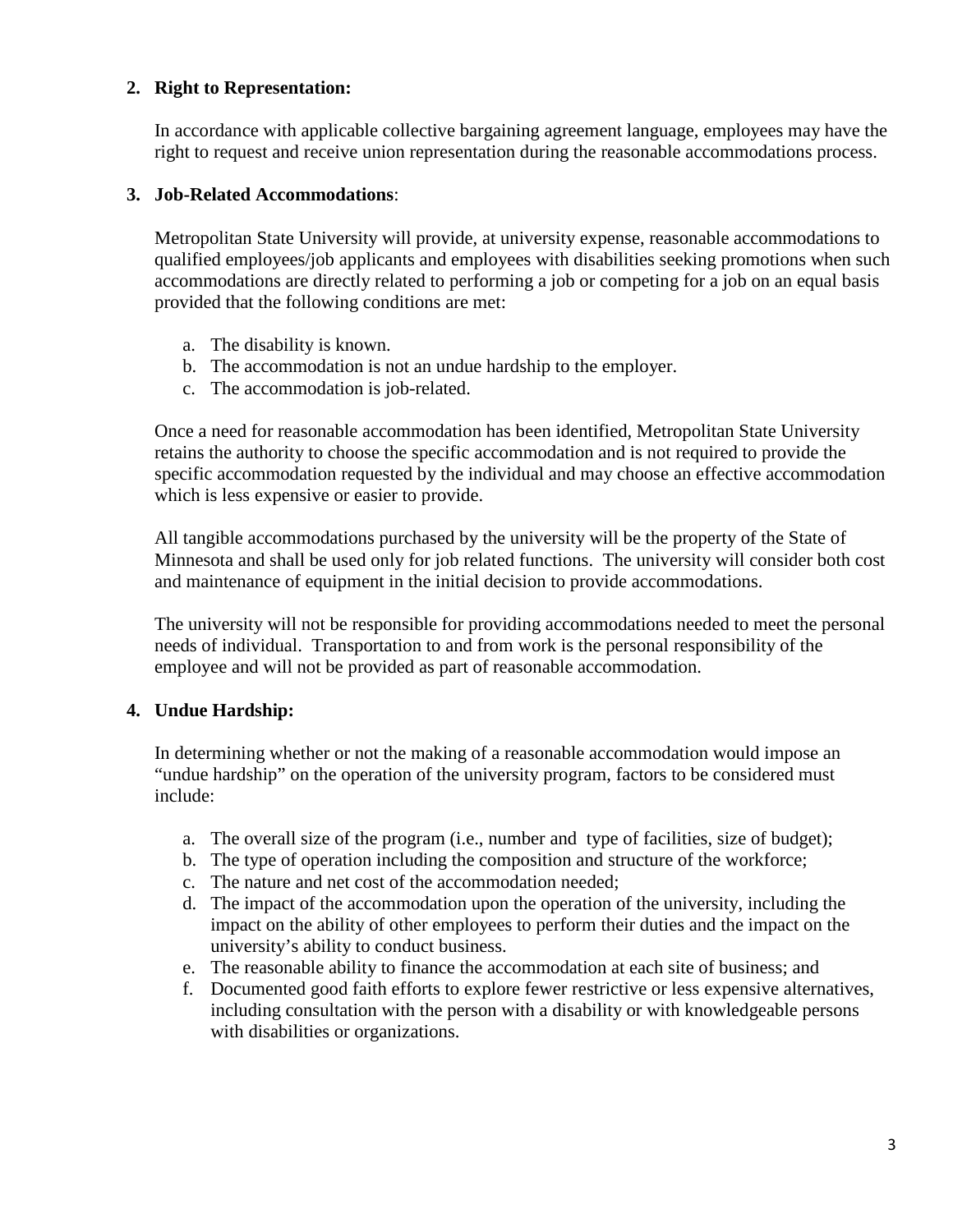#### **5. Request for Reasonable Accommodations by Job Applicants**

- a. All initial communication with job applicants regarding job vacancies and subsequent invitation for interview will indicate the willingness of the university to make reasonable accommodation. Candidates invited for an interview will be informed to contact the Chief Human Resource Officer immediately if they have special needs which necessitate accommodation during the interview process.
- b. Individuals seeking accommodation will contact the Chief Human Resources Officer/designee to discuss the needed accommodation and possible alternatives. Requests will be handled in a timely manner in order to ensure that the accommodation is provided at the interview.
- c. The Chief Human Resources Officer will approve or deny the request for accommodation. If the accommodation is approved, the Chief Human Resources Officer ensures that the accommodation is provided during the interview process. If the requested accommodation is denied, the Chief Human Resources Officer will advise the applicant of the denial and of their right to file a complaint with the Department of Human Rights, the Equal Employment Opportunity Commission or other legal channels prior to his/her arrival for he interview.
- d. Persons with disabilities who are hired will make requests for accommodation using the same procedures as current employees. The future employee should initiate their request for reasonable accommodations as early as possible prior to starting work.

#### **6. Request for Reasonable Accommodations by Current or New Employees (Including Students)**

- a. The employee self-discloses the disability to their (current or future) supervisor or to the university's Chief Human Resources Officer. The employee completes and returns the following written documentation:
	- Employee/Applicant Request for ADA Reasonable Accommodation
	- Authorization for Release of Medical Information for ADA Reasonable Accommodations
	- Documentation for Determining ADA Eligibility from a Medical Provider
- b. Following receipt of the written documentation, the supervisor, Chief Human Resources Officer, and employee with a disability consult to determine the need for the accommodation and to discuss alternatives such as job restructuring, job site modification, and assistive devices.
- c. The Chief Human Resources Officer will approve or deny reasonable accommodation requests.
- d. The Chief Human Resources Officer will inform persons with disabilities of the approval or denial of their requests for accommodations, the particular accommodations to be provided, and timeline.